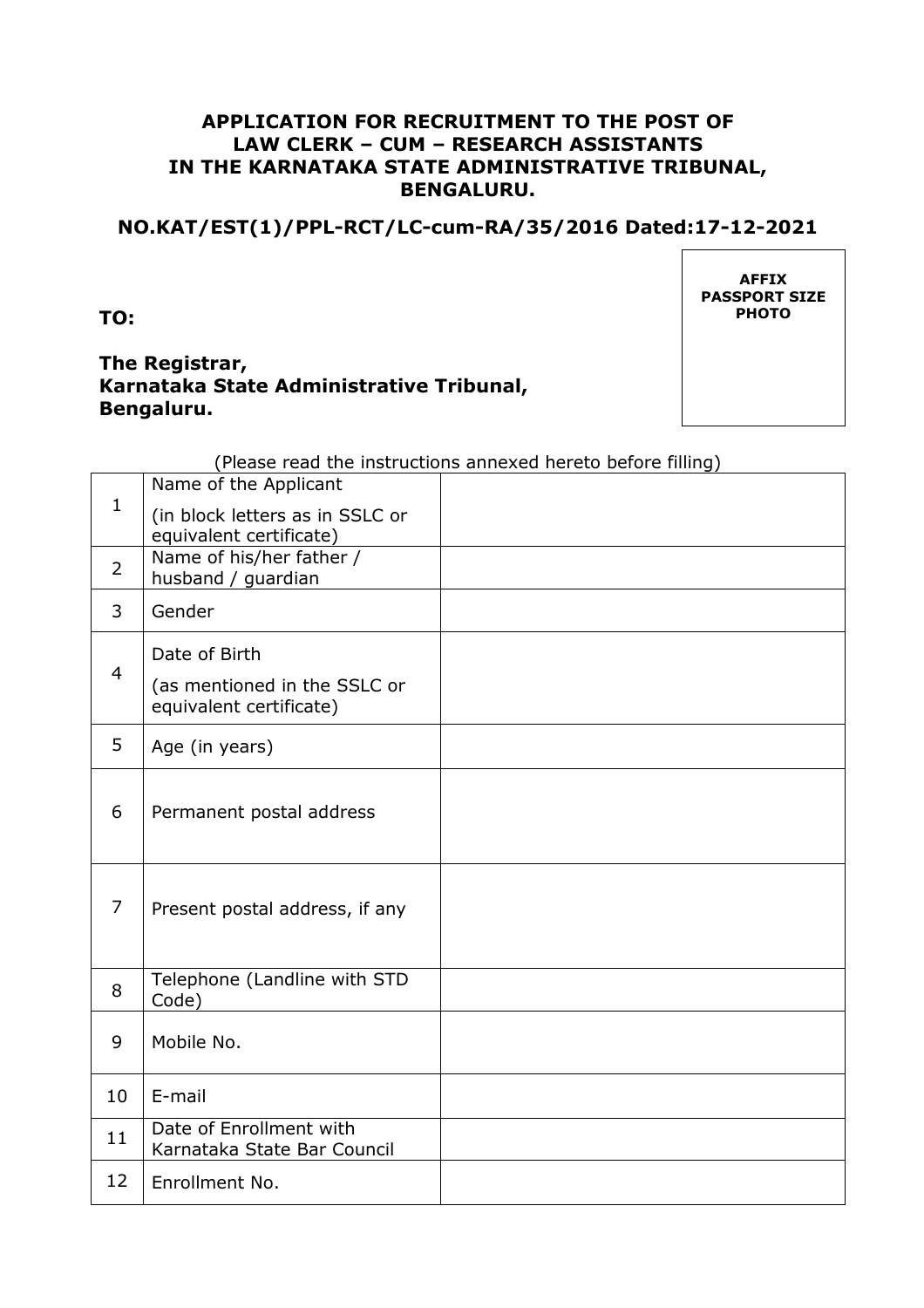# **EDUCATIONAL QUALIFICATION: LL.B**

| 13 | Name of University from where<br>LL.B. degree is secured  |  |
|----|-----------------------------------------------------------|--|
| 14 | Name and place of the Law<br>College in which studied     |  |
| 15 | Year of passing                                           |  |
| 16 | Percentage<br>(Aggregate of all the years /<br>semesters) |  |

# 17. Marks Secured in LL.B.,

| <b>Semester</b><br>Year | <b>Marks</b><br><b>Secured</b> | <b>Maximum</b><br><b>Marks</b> | Semester /<br>Year                                 | <b>Marks</b><br><b>Secured</b> | <b>Maximum</b><br><b>Marks</b> |
|-------------------------|--------------------------------|--------------------------------|----------------------------------------------------|--------------------------------|--------------------------------|
|                         |                                |                                | VI                                                 |                                |                                |
| II                      |                                |                                | <b>VII</b>                                         |                                |                                |
| III                     |                                |                                | <b>VIII</b>                                        |                                |                                |
| IV                      |                                |                                | IX                                                 |                                |                                |
| ν                       |                                |                                |                                                    |                                |                                |
|                         |                                |                                | <b>Total of all</b><br>Semesters /<br><b>Years</b> |                                |                                |

| 18 | Additional qualifications, if any,                                                  |
|----|-------------------------------------------------------------------------------------|
| 19 | Achievements in LL.B., (shall be accompanied with relevant<br><b>Certificates</b> ) |
|    | 1.<br>2.<br>$\blacksquare$<br>٠                                                     |